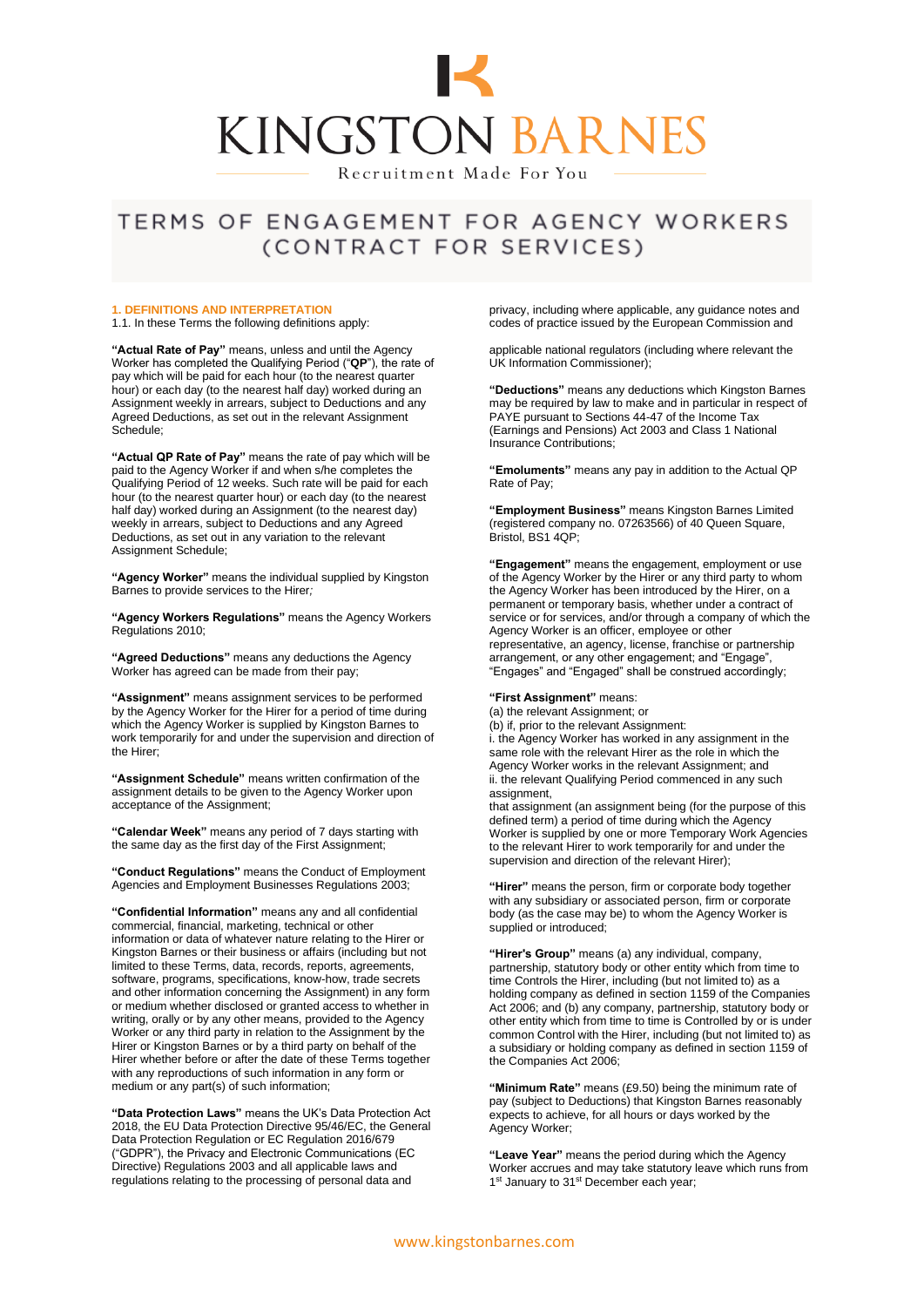

## TERMS OF ENGAGEMENT FOR AGENCY WORKERS (CONTRACT FOR SERVICES)

**"Period of Extended Hire"** means any additional period that the Hirer wishes the Agency Worker to be supplied for beyond the duration of the original Assignment or series of assignments as an alternative to paying a Transfer Fee;

**"Qualifying Period"** means 12 continuous Calendar Weeks during the whole or part of which the Agency Worker is supplied by one or more Temporary Work Agencies to the relevant Hirer to work temporarily for and under the supervision and direction of the relevant Hirer in the same role, and as further defined in the Schedule to these Terms;

**"Relevant Period"** means (a) the period of 8 weeks commencing on the day after the last day on which the Agency Worker worked for the Hirer having been supplied by Kingston Barnes; or (b) the period of 14 weeks commencing on the first day on which the Agency Worker worked for the Hirer having been supplied by Employment Business or 14 weeks from the first day of the most recent Assignment where there has been a break of more than 6 weeks (42 days) since any previous assignment;

**"Temporary Work Agency"** means as defined in the Schedule to these Terms;

**"Terms"** means these terms of engagement (including the attached schedule) together with any applicable Assignment Schedule;

**"Transfer Fee"** means the fee payable by the Hirer to Kingston Barnes in accordance with clause 3.7, as permitted by Regulation 10 of the Conduct Regulations;

**"Type of Work"** means construction, consulting, engineering and professional services.

**"Working Time Regulations"** means the Working Time Regulations 1998.

1.2. Unless the context otherwise requires, references to the singular include the plural and references to the masculine include the feminine and vice versa.

1.3. The headings contained in these Terms are for convenience only and do not affect their interpretation.

1.4. Any reference, express or implied, to an enactment includes a reference to that enactment as from time to time amended, modified, extended, re-enacted, replaced or applied by or under any other enactment (whether before or after the date of these Terms) and all subordinate legislation made (before or after these Terms) under it from time to time.

### **2. THE CONTRACT**

2.1. These Terms constitute the entire agreement between Kingston Barnes and the Agency Worker for the supply of services to the Hirer and they shall govern all Assignments undertaken by the Agency Worker. However, no contract shall exist between Kingston Barnes and the Agency Worker between Assignments. These Terms shall prevail over any other terms put forward by the Agency Worker.

2.2. During an Assignment the Agency Worker will be engaged on a contract for services by Kingston Barnes on these Terms. For the avoidance of doubt, the Agency Worker is not an employee of Kingston Barnes although Kingston Barnes is required to make the Deductions from the Agency Worker's pay. These Terms shall not give rise to a contract of employment between Kingston Barnes and the Agency Worker, or the Agency Worker and the Hirer. The Agency Worker is supplied as a worker, and is entitled to certain statutory rights as such, but nothing in these Terms shall be construed as giving the Agency Worker rights in addition to those provided by statute except where expressly stated.

2.3. No variation or alteration to these Terms shall be valid unless the details of such variation are agreed between Kingston Barnes and the Agency Worker and set out in writing and a copy of the varied terms is given to the Agency Worker no later than 5 business days following the day on which the variation was made stating the date on or after which such varied terms shall apply.

2.4. Kingston Barnes shall act as an employment business (as defined in Section 13(3) of the Employment Agencies Act 1973) when introducing or supplying the Agency Worker for Assignments with its Hirers.

### **3. ASSIGNMENTS AND INFORMATION TO BE PROVIDED**

3.1. Kingston Barnes will endeavour to obtain suitable Assignments for the Agency Worker to perform the agreed Type of Work. The Agency Worker shall not be obliged to accept any Assignment offered by Kingston Barnes.

3.2. The Agency Worker acknowledges that the nature of temporary work means that there may be periods when no suitable work is available and agrees that:

3.2.1. the suitability of the work to be offered shall be determined solely by Kingston Barnes; and 3.2.2. Kingston Barnes shall incur no liability to the Agency Worker should it fail to offer Assignments of the Type of Work or any other work.

3.3. At the same time as an Assignment is offered to the Agency Worker Kingston Barnes shall provide the Agency Worker with an Assignment Schedule setting out the following:

3.3.1. the identity of the Hirer, and if applicable the nature of their business;

3.3.2. the date the Assignment is to commence and the duration or likely duration of Assignment; 3.3.3. the Type of Work, location and hours or days during which the Agency Worker would be required

to work; 3.3.4. the Actual Rate of Pay or Actual QP Rate of Pay that will be paid and any expenses payable by or to the Agency Worker;

3.3.5. any risks to health and safety known to the Hirer in relation to the Assignment and the steps the Hirer has taken to prevent or control such risks; and

3.3.6. what experience, training, qualifications and any authorisation required by law or a professional body the Hirer considers necessary or which are required by law to work in the Assignment.

3.4. Where such information is not given in paper form or by electronic means it shall be confirmed by such means by the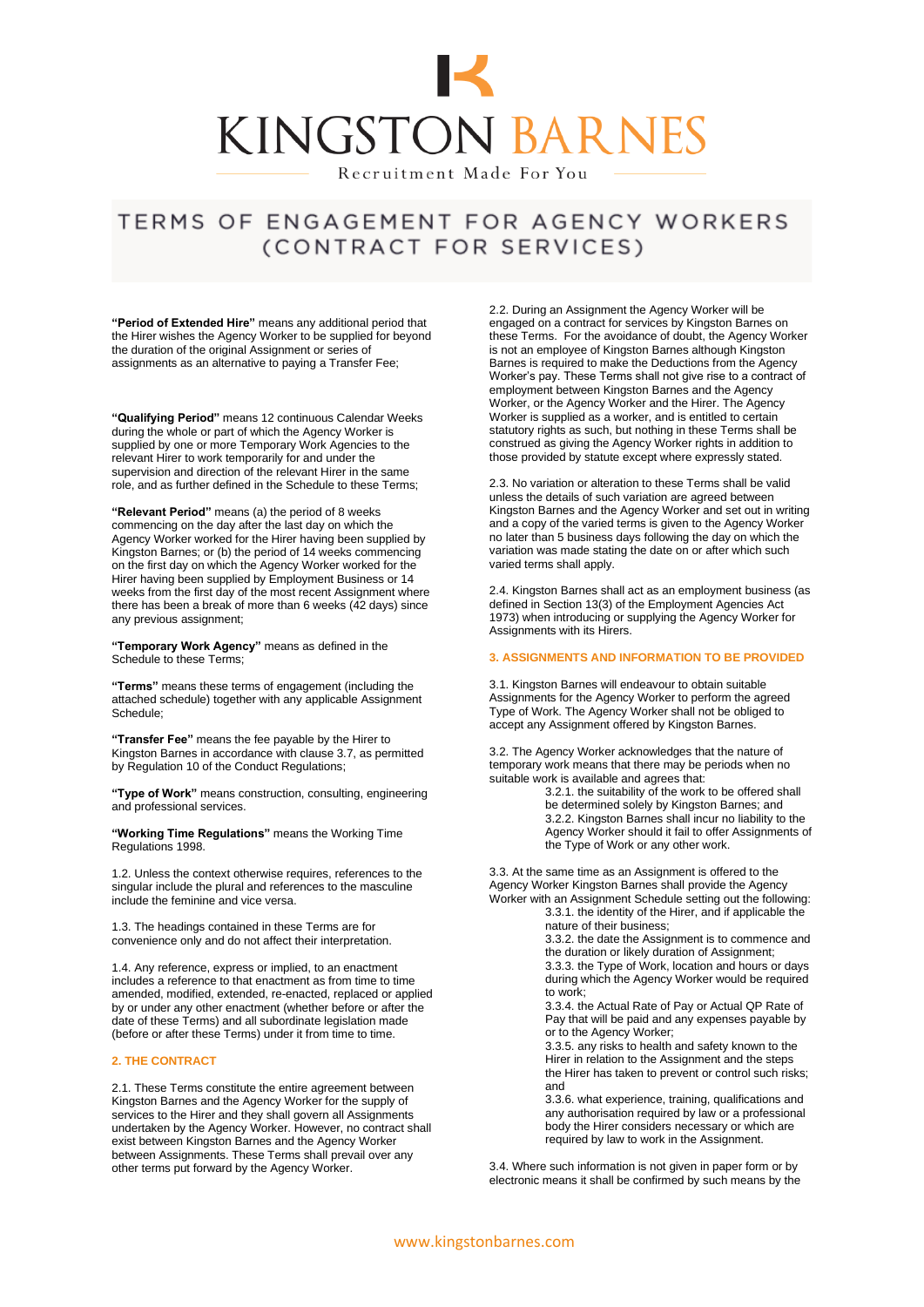

# TERMS OF ENGAGEMENT FOR AGENCY WORKERS (CONTRACT FOR SERVICES)

end of the third business day (excluding Saturday, Sunday and any Public or Bank Holiday) following save where:

3.4.1. the Agency Worker is being offered an Assignment in the same position as one in which the Agency Worker has previously been supplied within the previous 5 business days and such information has already been given to the Agency Worker and remains unchanged; or 3.4.2. subject to clause 3.5, the Assignment is intended to last for 5 consecutive business days or less and such information has previously been given to the Agency Worker before and remains unchanged, Kingston Barnes needs only to provide written confirmation of the identity of the Hirer and the likely duration of the Assignment.

3.5. Where the provisions of clause 3.4.2 are met but the Assignment extends beyond the intended 5 consecutive business day period, Kingston Barnes shall provide such information set out in clause 3.3 to the Agency Worker in paper or electronic form within 8 days of the start of the Assignment.

3.6. For the purpose of calculating the average number of weekly hours or days worked by the Agency Worker on an Assignment for the purposes of the Working Time Regulations, the start date for the relevant averaging period shall be the date on which the Agency Worker commences the first Assignment.

3.7. If, before or during an Assignment or during the Relevant Period, the Hirer wishes to Engage the Agency Worker directly or through another employment business, the Agency Worker acknowledges that Kingston Barnes will be entitled either to charge the Hirer a Transfer Fee or to agree a Period of Extended Hire with the Hirer at the end of which the Agency Worker may be Engaged directly by the Hirer or through another employment business without further charge to the Hirer. In addition, Kingston Barnes will be entitled to charge a Transfer Fee to the Hirer if the Hirer introduces the Agency Worker to a third party (other than another employment business) who subsequently Engages the Agency Worker, directly or indirectly, before or during an Assignment or within the Relevant Period.

3.8. If the Agency Worker has completed the Qualifying Period on the start date of the relevant Assignment or following completion of the Qualifying Period during the relevant Assignment, and if the Agency Worker is entitled to any terms and conditions relating to the duration of working time, night work, rest periods and/or rest breaks under the Agency Workers Regulations which are different and preferential to rights and entitlements relating to the same under the Working Time Regulations, any such terms and conditions will be as set out in the relevant Assignment Schedule or any variation to the relevant Assignment Schedule (as appropriate).

3.9. If the Agency Worker considers that s/he has not or may not have received equal treatment under the Agency Workers Regulations, the Agency Worker may raise this in writing with Kingston Barnes setting out as fully as possible the basis of his/her concerns.

### **4. TEMPORARY WORKER'S OBLIGATIONS**

4.1. The Agency Worker is not obliged to accept any Assignment offered by Kingston Barnes but if the Agency Worker does accept an Assignment, during every Assignment and afterwards where appropriate, s/he will:

4.1.1. co-operate with the Hirer's reasonable instructions and accept the direction, supervision and control of any responsible person in the Hirer's organisation;

4.1.2. observe any relevant rules and regulations of the Hirer's establishment (including normal hours or days of work) to which attention has been drawn or which the Agency Worker might reasonably be expected to ascertain;

4.1.3. take all reasonable steps to safeguard his or her own health and safety and that of any other person who may be present or be affected by his or her actions on the Assignment and comply with the Health and Safety policies and procedures of the Hirer;

4.1.4. not engage in any conduct detrimental to the interests of Kingston Barnes and/ or Hirer which includes any conduct which could bring Kingston Barnes and/or the Hirer into disrepute and/or which results in the loss of custom or business by either Kingston Barnes or the Hirer;

4.1.5. not commit any act or omission constituting unlawful discrimination against or harassment of any member of Kingston Barnes' or the Hirer's staff; 4.1.6. not at any time divulge to any person, nor use for his or her own or any other person's benefit, any Confidential Information relating to the Hirer's or Kingston Barnes' employees, business affairs, transactions or finances;

4.1.7. on completion of the Assignment or at any time when requested by the Hirer or Kingston Barnes, return to the Hirer or where appropriate, to Kingston Barnes, any Hirer property or items provided to the Agency Worker in connection with or for the purpose of the Assignment, including, but not limited to any equipment, materials, documents, swipe cards or ID cards, uniforms, personal protective equipment or clothing.

4.2. If the Agency Worker accepts any Assignment offered by Kingston Barnes, as soon as possible prior to the commencement of each such Assignment and during each Assignment (as appropriate) and at any time at Kingston Barnes' request, the Agency Worker undertakes to: 4.2.1. inform Kingston Barnes of any Calendar Weeks in the last 12 months prior to the date of commencement of the relevant Assignment and/or during the relevant Assignment in which the Agency Worker has worked in the same or a similar role with the relevant Hirer via any third party and which the Agency Worker believes count or may count toward the Qualifying Period; 4.2.2. provide Kingston Barnes with all the details of such work, including (without limitation) details of where, when and the period(s) during which such work was undertaken and any other details requested by Kingston Barnes; and 4.2.3. inform Kingston Barnes if, in the last 12 months, s/he has prior to the date of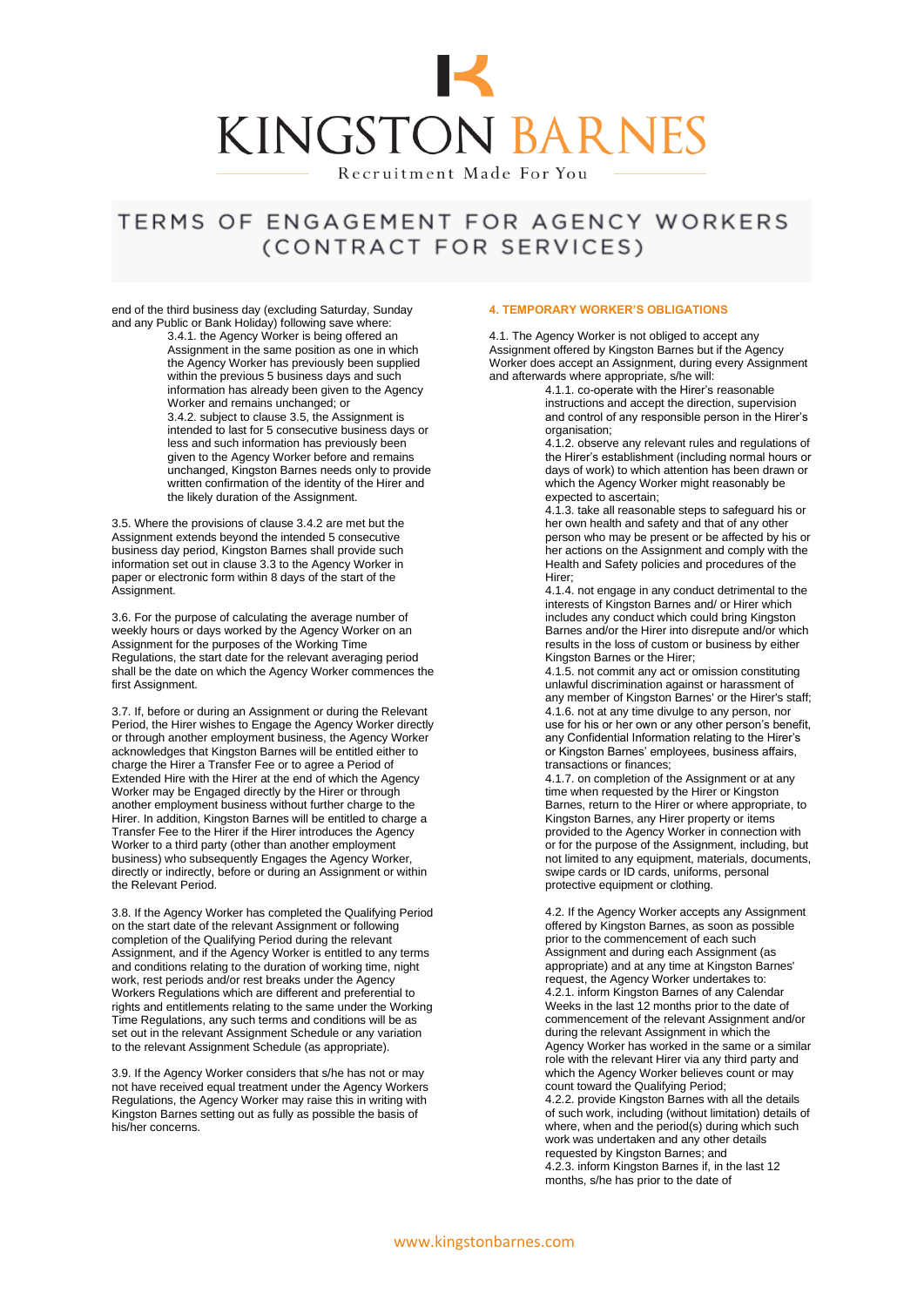

## TERMS OF ENGAGEMENT FOR AGENCY WORKERS (CONTRACT FOR SERVICES)

commencement of the relevant Assignment and/or during the relevant Assignment:

4.2.3.1. completed two or more assignments with the Hirer; 4.2.3.2. completed at least one assignment with the Hirer and one or more earlier assignments with any member of the Hirer's Group; and/or 4.2.3.3. worked in more than two roles during an assignment with the Hirer and on at least two occasions worked in a role that was not the same role as the previous role.

4.3. If the Agency Worker is unable for any reason to attend work during the course of an Assignment s/he should inform Kingston Barnes within 1 hour of the commencement of the Assignment or shift. In the event that it is not possible to inform Kingston Barnes within these timescales, the Agency Worker should alternatively inform the Hirer and then Kingston Barnes as soon as possible.

4.4. If, either before or during the course of an Assignment, the Agency Worker becomes aware of any reason why s/he may not be suitable for an Assignment, s/he shall notify Kingston Barnes without delay.

4.5. The Agency Worker acknowledges that any breach of his/her obligations set out in this clause may cause Kingston Barnes to suffer loss and that Kingston Barnes reserves the right to recover such losses from the Agency Worker.

### **5. TIMESHEETS**

5.1. At the end of each week of an Assignment (or at the end of the Assignment where it is for a period of 1 week or less or is completed before the end of a week) the Agency Worker shall deliver to Kingston Barnes a timesheet duly completed to indicate the number of hours (to the nearest quarter hour) or days (to the nearest half day) worked during the preceding week (or such lesser period) and signed by an authorised representative of the Hirer or Company.

5.2. Subject to clause 5.3 Kingston Barnes shall pay the Agency Worker for all hours (to the nearest quarter hour) or days (to the nearest half day) worked regardless of whether Kingston Barnes has received payment from the Hirer for those hours or days.

5.3. Where the Agency Worker fails to submit a properly authenticated timesheet Kingston Barnes shall, in a timely fashion, conduct further investigations into the hours or days claimed by the Agency Worker and the reasons that the Hirer has refused to sign a timesheet in respect of those hours or days. This may delay any payment due to the Agency Worker. Kingston Barnes shall make no payment to the Agency Worker for hours or days not worked.

5.4. For the avoidance of doubt and for the purposes of the Working Time Regulations, the Agency Worker's working time shall only consist of those periods during which s/he is carrying out activities or duties for the Hirer as part of the Assignment. Time spent travelling to the Hirer's premises (apart from time spent travelling between two or more premises of the Hirer), lunch breaks and other rest breaks

shall not count as part of the Agency Worker's working time for these purposes. This clause 5.4is subject to any variation set out in the relevant Assignment Schedule or any variation to the relevant Assignment Schedule which Kingston Barnes may make for the purpose of compliance with the Agency Workers Regulations.

#### **6. REMUNERATION**

6.1. Kingston Barnes shall pay to the Agency Worker the Actual Rate of Pay unless and until the Agency Worker completes the Qualifying Period. The Actual Rate of Pay will be notified on a per Assignment basis and as set out in the relevant Assignment Schedule or email to the worker.

6.2. If the Agency Worker has completed the Qualifying Period on the start date of the relevant Assignment or following completion of the Qualifying Period during the relevant Assignment, Kingston Barnes shall pay to the Agency Worker: 6.2.1. the Actual QP Rate of Pay; and

6.2.2. the Emoluments (if any),

which will be notified on a per Assignment basis and as set out in the relevant Assignment Schedule or email any variation to the relevant Assignment Schedule.

6.3. Subject to any statutory entitlement under the relevant legislation referred to in clauses 7 and 8 below and any other statutory entitlement, the Agency Worker is not entitled to receive payment from Kingston Barnes or the Hirer for time not spent on Assignment, whether in respect of holidays, illness or absence for any other reason unless otherwise agreed.

6.4*.* If the Agency Worker has completed the Qualifying Period on the start date of the relevant Assignment or following completion of the Qualifying Period during the relevant Assignment, the Agency Worker may be entitled to receive a bonus. The Agency Worker will comply with any requirements of Kingston Barnes and/or the Hirer relating to the assessment of the Agency Worker's performance for the purpose of determining whether or not the Agency Worker is entitled to a bonus and the amount of any such bonus. If, subject to satisfying the relevant assessment criteria, the Agency Worker is entitled to receive a bonus, Kingston Barnes will pay the bonus to the Agency Worker.

### **7. ANNUAL LEAVE**

7.1. The Agency Worker is entitled to paid annual leave according to the statutory minimum as provided by the Working Time Regulations from time to time. The current statutory entitlement to paid annual leave under the Working Time Regulations is 5.6 weeks.

7.2. Entitlement to payment for leave under clause 7.1 accrues in proportion to the amount of time worked by the Agency Worker on Assignment during the Leave Year. A holiday form must be completed and returned to the office giving a minimum of one weeks' notice of intended holiday leave.

7.3. Under the Agency Workers Regulations, on completion of the Qualifying Period the Agency Worker may be entitled to paid and/or unpaid annual leave in addition to the Agency Worker's entitlement to paid annual leave under the Working Time Regulations and in accordance with clauses 7.1 and 7.2.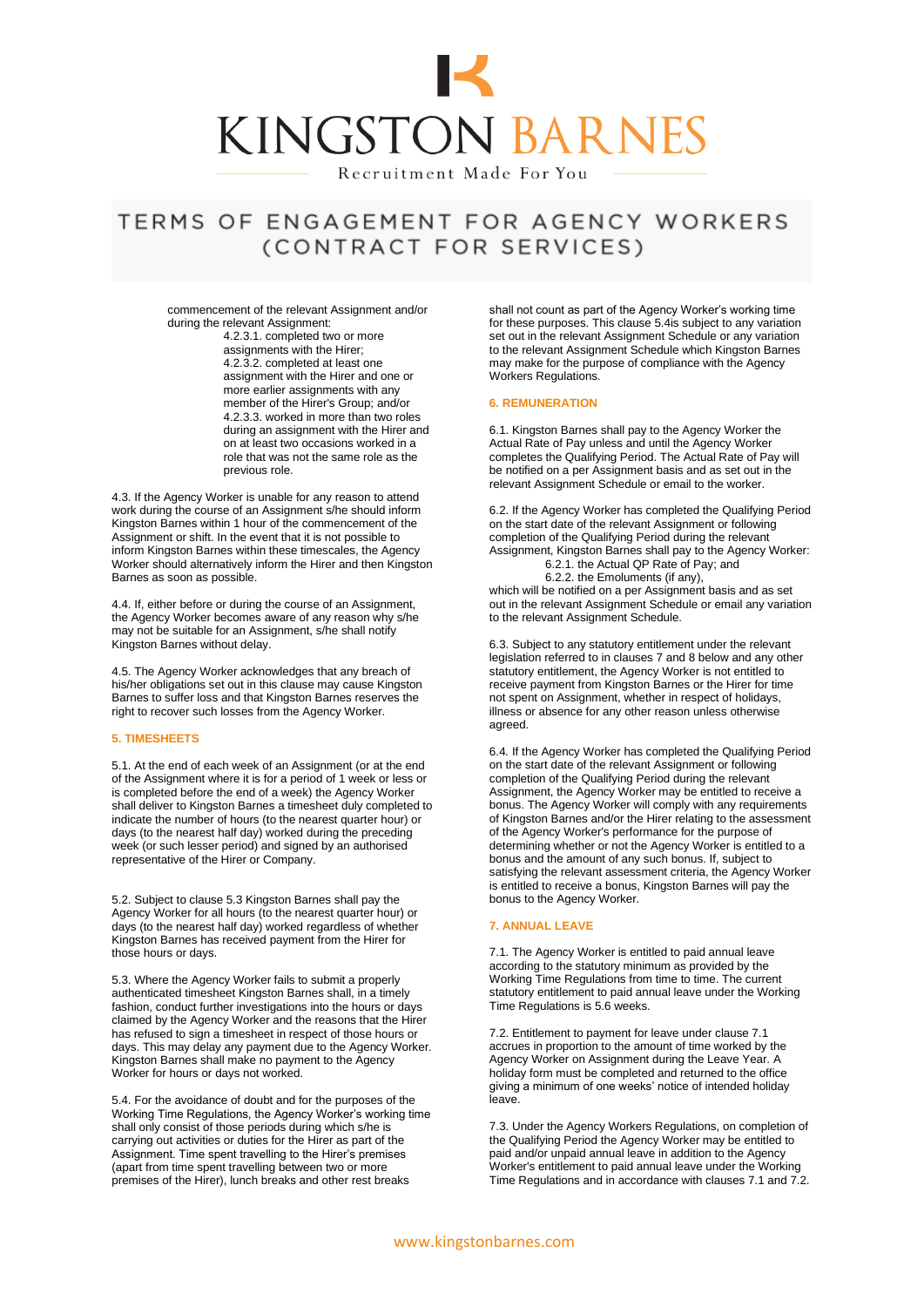

## TERMS OF ENGAGEMENT FOR AGENCY WORKERS (CONTRACT FOR SERVICES)

If this is the case, any such entitlement(s), the date from which any such entitlement(s) will commence and how payment for such entitlement(s) accrues will be as set out in the relevant Assignment Schedule or any variation to the relevant Assignment Schedule.

7.4. All entitlement to leave must be taken during the course of the Leave Year in which it accrues and, save as may be set out in the relevant Assignment Schedule or any variation to the relevant Assignment Schedule; none may be carried forward to the next year. The Agency Worker is responsible for ensuring that all paid annual leave is requested and taken within the Leave Year.

7.5. If the Agency Worker wishes to take paid leave during the course of an Assignment s/he should notify Kingston Barnes of the dates of his/her intended absence giving notice of at least twice the length of the period of leave that s/he wishes to take. In certain circumstances Kingston Barnes may require the Agency Worker to take paid annual leave at specific times or notify the Agency Worker of periods when paid annual leave cannot be taken. Where the Agency Worker has given notice of a request to take paid annual leave in accordance with this clause, Kingston Barnes may give counter-notice to the Agency Worker to postpone or reduce the amount of leave that the Agency Worker wishes to take. In such circumstances Kingston Barnes will inform the Agency Worker in writing giving at least the same length of notice as the period of leave that it wishes to postpone or reduce it by.

7.6. Subject to clause 7.3, the amount of payment which the Agency Worker will receive in respect of periods of annual leave taken during the course of an Assignment will be calculated in accordance with and paid in proportion to the number of hours or days which the Agency Worker has worked on Assignments.

7.7 Subject to clause 7.3, in the course of any Assignment during the first Leave Year, the Agency Worker is entitled to request leave at the rate of one-twelfth of the Agency Worker's total holiday entitlement in each month of the leave year.

7.8. Where a bank holiday or other public holiday falls during an Assignment and the Agency Worker does not work on that day, then subject to the Agency Worker having accrued entitlement to payment for leave in accordance with clause 7.2 or clause 7.3 (if applicable), the Agency Worker may, upon giving the notice in clause 7.5, take a bank holiday or other public holiday as part of his/her paid annual leave entitlement.

7.9. Where this contract is terminated by either party, the Agency Worker shall be entitled to a payment in lieu of any untaken leave where the amount of leave taken is less than the amount accrued in accordance with clause 7 at the date of termination.

#### **8. SICKNESS ABSENCE**

8.1. The Agency Worker may be eligible for Statutory Sick Pay provided that s/he meets the relevant statutory criteria.

8.2. The Agency Worker is required to provide Kingston Barnes with evidence of incapacity to work which may be by way of a self-certificate for the first 7 days of incapacity and a doctor's certificate thereafter.

8.3. For the purposes of the Statutory Sick Pay scheme qualifying days are those on which the Agency Worker would normally work during this Assignment.

8.4. In the event that the Agency Worker submits a Statement of Fitness for Work (**"the Statement"**) or similar medical evidence, which indicates that the Agency Worker may, subject to certain conditions, be fit to work/return to work, Kingston Barnes will in its absolute discretion determine whether the Agency Worker will be (a) placed in a new Assignment or (b) permitted to continue in an ongoing Assignment. In making such determination Kingston Barnes may consult with the Hirer and the Agency Worker as appropriate to assess whether the conditions identified in the Statement or similar documentation can be satisfied for the duration of the Assignment.

8.5. Where clause 8.4 applies, the Agency Worker's placement in a new Assignment or continuation in an ongoing Assignment may be subject to the Agency Worker agreeing to a variation of the Terms or the assignment details set out in the Assignment Schedule to accommodate any conditions identified in the Statement or other similar medical evidence as is appropriate.

#### **9. TERMINATION**

9.1. Save for clauses 9.2, 9.3, 9.4 and 9.5 below, any of Kingston Barnes, the Agency Worker or the Hirer may terminate the Agency Worker's Assignment by providing written notice to the other parties in accordance with the Assignment Schedule.

9.2. The Agency Worker acknowledges that the continuation of an Assignment is subject to and conditioned by the continuation of the contract entered into between Kingston Barnes and the Hirer. In the event that the contract between Kingston Barnes and the Hirer is terminated for any reason the Assignment shall cease with immediate effect without liability to the Agency Worker (save for payment for hours or days worked by the Agency Worker up to the date of termination of the Assignment).

9.3. If the Agency Worker does not inform the Hirer or Kingston Barnes that they are unable to attend work during the course of an Assignment (as required in clause 4.3) this will be treated as an immediate termination without notice of the Assignment by the Agency Worker, unless the Agency Worker can show that exceptional circumstances prevented him or her from complying with clause 4.3.

9.4. If the Agency Worker is absent during the course of an Assignment and the Assignment has not been otherwise terminated under clauses 9.1 or 9.3 above Kingston Barnes will be entitled to immediately terminate without notice the Assignment if the work to which the Agency Worker was assigned is no longer available.

### **10. INTELLECTUAL PROPERTY RIGHTS**

The Agency Worker acknowledges that all copyright, trademarks, patents and other intellectual property rights deriving from services carried out by him/her for the Hirer during the Assignment shall belong to the Hirer. Accordingly, the Agency Worker shall execute all such documents and do all such acts as Kingston Barnes shall from time to time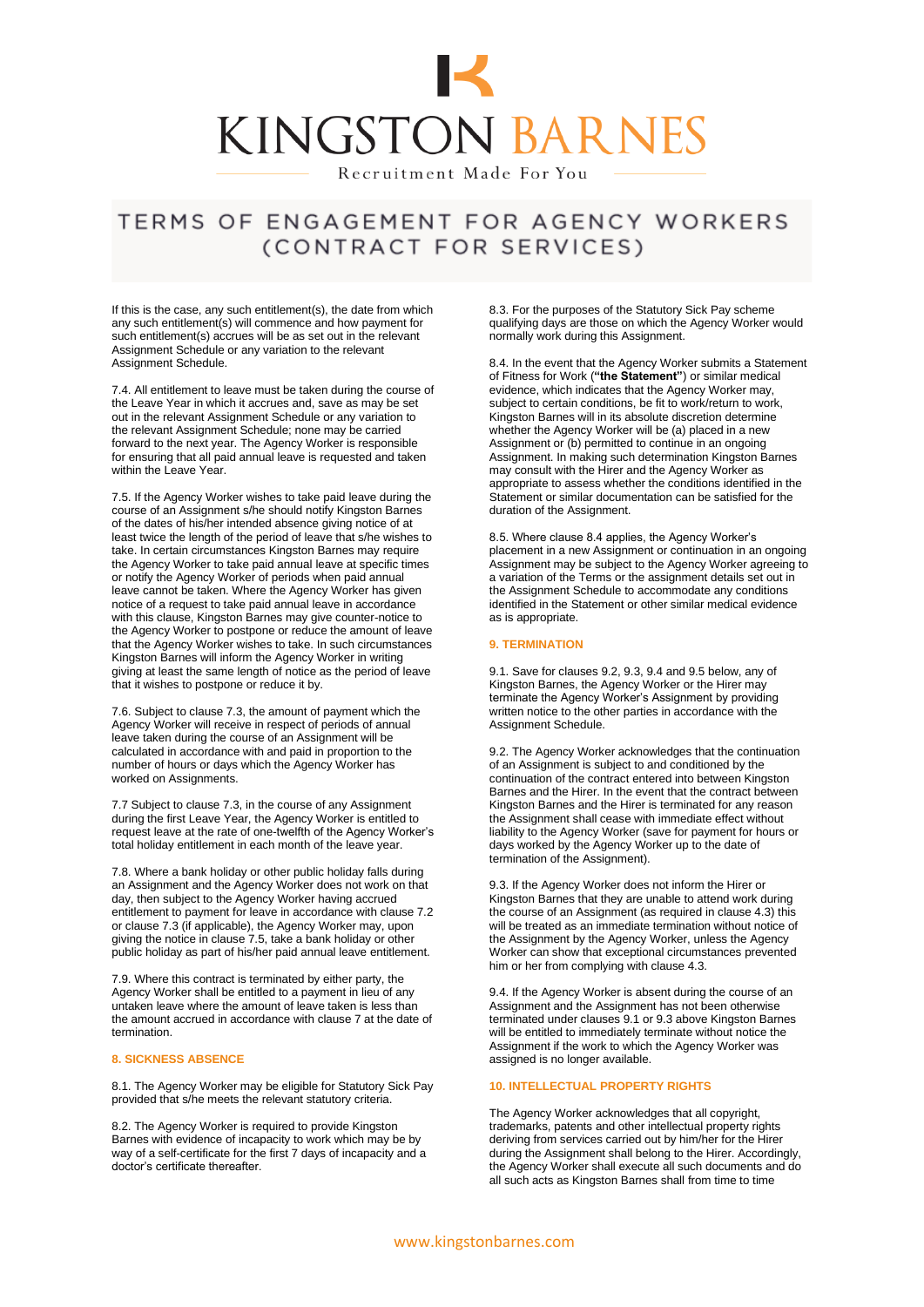

## TERMS OF ENGAGEMENT FOR AGENCY WORKERS (CONTRACT FOR SERVICES)

require in order to give effect to its rights pursuant to this clause.

### **11. CONFIDENTIALITY**

11.1. In order to protect the confidentiality and trade secrets of any Hirer and Kingston Barnes and without prejudice to every other duty to keep secret all information given to it or gained in confidence the Agency Worker agrees as follows:

> 11.1.1. not at any time, whether during or after an Assignment (unless expressly so authorised by the Hirer or Kingston Barnes as a necessary part of the performance of its duties) to disclose to any person or to make use of any of the trade secrets or the Confidential Information of the Hirer or Kingston Barnes with the exception of information already in the public domain;

> 11.1.2. to deliver up to the Hirer or Kingston Barnes (as directed) at the end of each Assignment all documents and other materials belonging to the Hirer (and all copies) which are in its possession including documents and other materials created by him/her during the course of the Assignment; and 11.1.3. not at any time to make any copy, abstract, summary or précis of the whole or any part of any document or other material belonging to the Hirer except when required to do so in the course of its duties under an Assignment in which event any such item shall belong to the Hirer or Kingston Barnes as appropriate.

### **12. DATA PROTECTION**

12.1. Information relating to an individual (or from which an individual may be identified) is called "personal data". In processing personal data, Kingston Barnes and the Hirer are required to comply with the law on data protection. To achieve this, Kingston Barnes and the Hirer have adopted policies as communicated to the Agency Worker from time to time. The Agency Worker must read these and comply with them in carrying out his or her work. If the Agency Worker is unclear how the policies apply or, more generally, what the Agency Worker needs to do to comply with the law on data protection, the Agency Worker should speak to your point of contact.

12.2. In complying with the law on data protection, Kingston Barnes and the Hirer are required to comply with what are known as data protection principles. These are summarised in the relevant policies. In performing his or her role and carrying out his or her responsibilities, the Agency Worker must do his or her best to ensure that Kingston Barnes and the Hirer comply with these principles.

12.3. A key element of the data protection principles is the duty to ensure that data is processed securely and protected against unauthorised or unlawful processing or loss. Kingston Barnes' and the Hirer's policies set out more detail. Key elements include the following:

> 12.2.1. The Agency Worker must ensure that laptops, memory sticks, phones and other mobile devices are password protected and encrypted. The Agency Worker must not take such devices outside the office without encryption. The Agency

Worker must take care of them and keep them secure.

12.2.2. The Agency Worker must use strong passwords, changing them regularly and not sharing them with unauthorised colleagues. 12.2.3. The Agency Worker must not access other individuals' personal data unless in the course of his or her work.

12.4. The Agency Worker warrants that in relation to these Terms, s/he shall comply strictly with all provisions applicable to him/her under the Data Protection Laws and shall not do or permit to be done anything which might cause Kingston Barnes or the Hirer to breach any Data Protection Laws.

12.5. If the Agency Worker discovers a data breach, s/he must notify your manager immediately – and, if possible, within one hour. Depending on context, the Agency Worker may then need to provide further information on the circumstances of the breach.

> 12.5.1. A data breach occurs when there is destruction, loss, alteration or unauthorised disclosure of or access to personal data which is being held, stored, transmitted or processed in any way. For example, there is a data breach if the Hirer's servers are hacked or if the Agency Worker loses a laptop or USB stick or sends an email to the wrong person by mistake. Failure to notify a breach or to provide information as set out above will be treated seriously.

> 12.5.2. Further information regarding how Kingston Barnes or the Hirer handle data breach is available in the relevant policies.

12.6. For information on the nature of the data that Kingston Barnes and the Hirer process, why the data is processed, and the legal basis for processing and related matters, please refer to the relevant privacy notices. In summary:

- Kingston Barnes and the Hirer process personal data relating to the Agency Worker for the purposes of its business including management, administrative, employment and legal purposes.
	- Kingston Barnes and the Hirer monitor its premises and the use of its communication facilities, including using CCTV cameras, monitoring compliance with its data and IT policies, and where non-compliance is suspected, looking in a more targeted way.

12.7. The summary above is for information only. Kingston Barnes and the Hirer do not, in general, rely on the Agency Worker's consent as a legal basis for processing. Agreeing the terms of this Agreement will not constitute the Agency Worker giving consent to Kingston Barnes and the Hirer processing of the Agency Worker's data.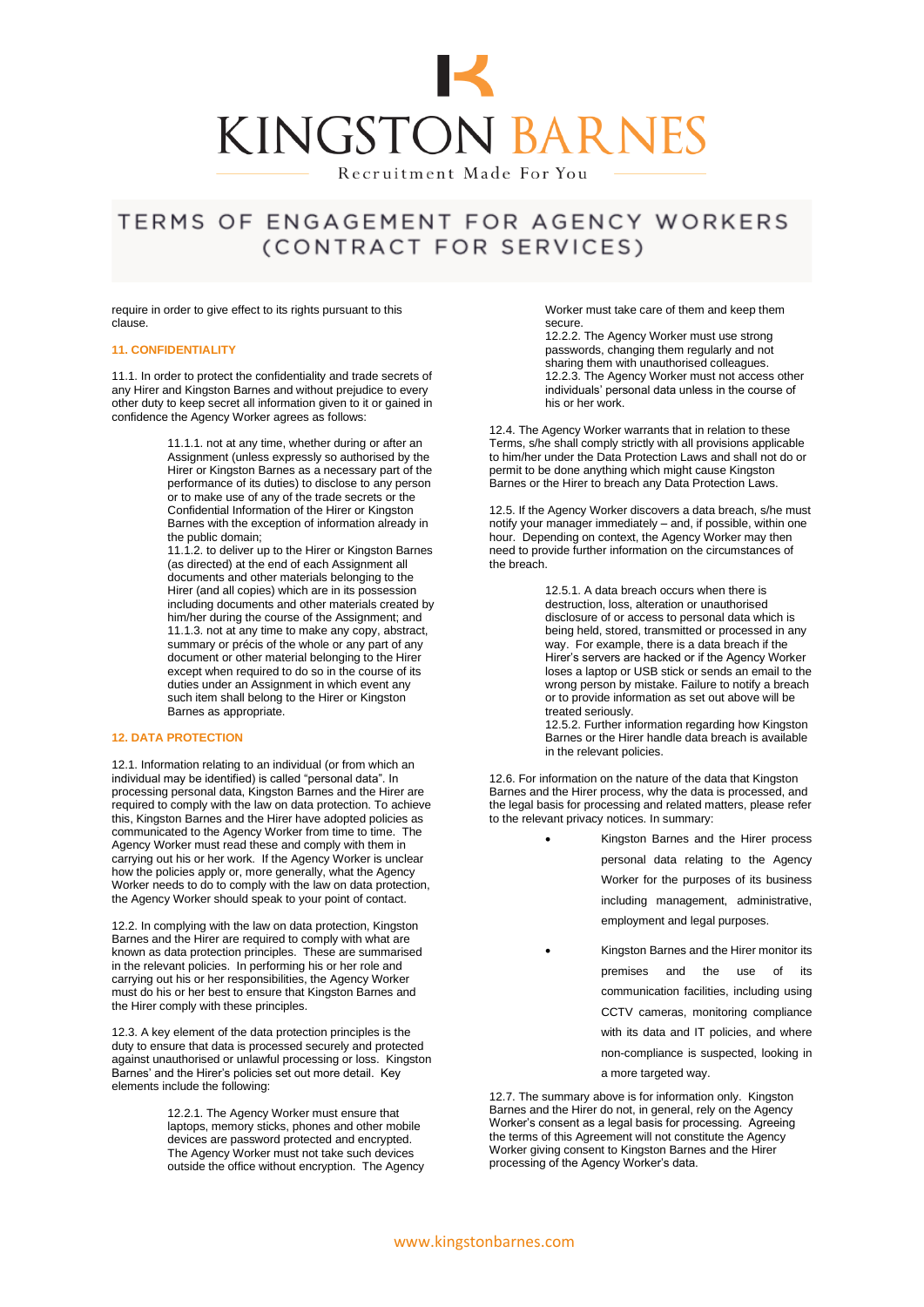

## TERMS OF ENGAGEMENT FOR AGENCY WORKERS (CONTRACT FOR SERVICES)

12.8. Kingston Barnes and the Hirer reserve the right to amend the policy and protocol documents referred to above from time to time.

### **13. SEVERABILITY**

If any of the provisions of these Terms shall be determined by any competent authority to be unenforceable to any extent, such provision shall, to that extent, be severed from the remaining Terms, which shall continue to be valid to the fullest extent permitted by applicable laws.

#### **14. NOTICES**

All notices which are required to be given in accordance with these Terms shall be in writing and may be delivered personally or by first class prepaid post to the registered office of the party upon whom the notice is to be served or any other address that the party has notified the other party in writing, by email or facsimile transmission. Any such notice shall be deemed to have been served: if by hand when delivered; if by first class post 48 hours following posting; and if by email or facsimile transmission, when that email or facsimile is sent.

### **15. GOVERNING LAW AND JURISDICTION**

These Terms are governed by the law of England & Wales and are subject to the exclusive jurisdiction of the Courts of England & Wales.